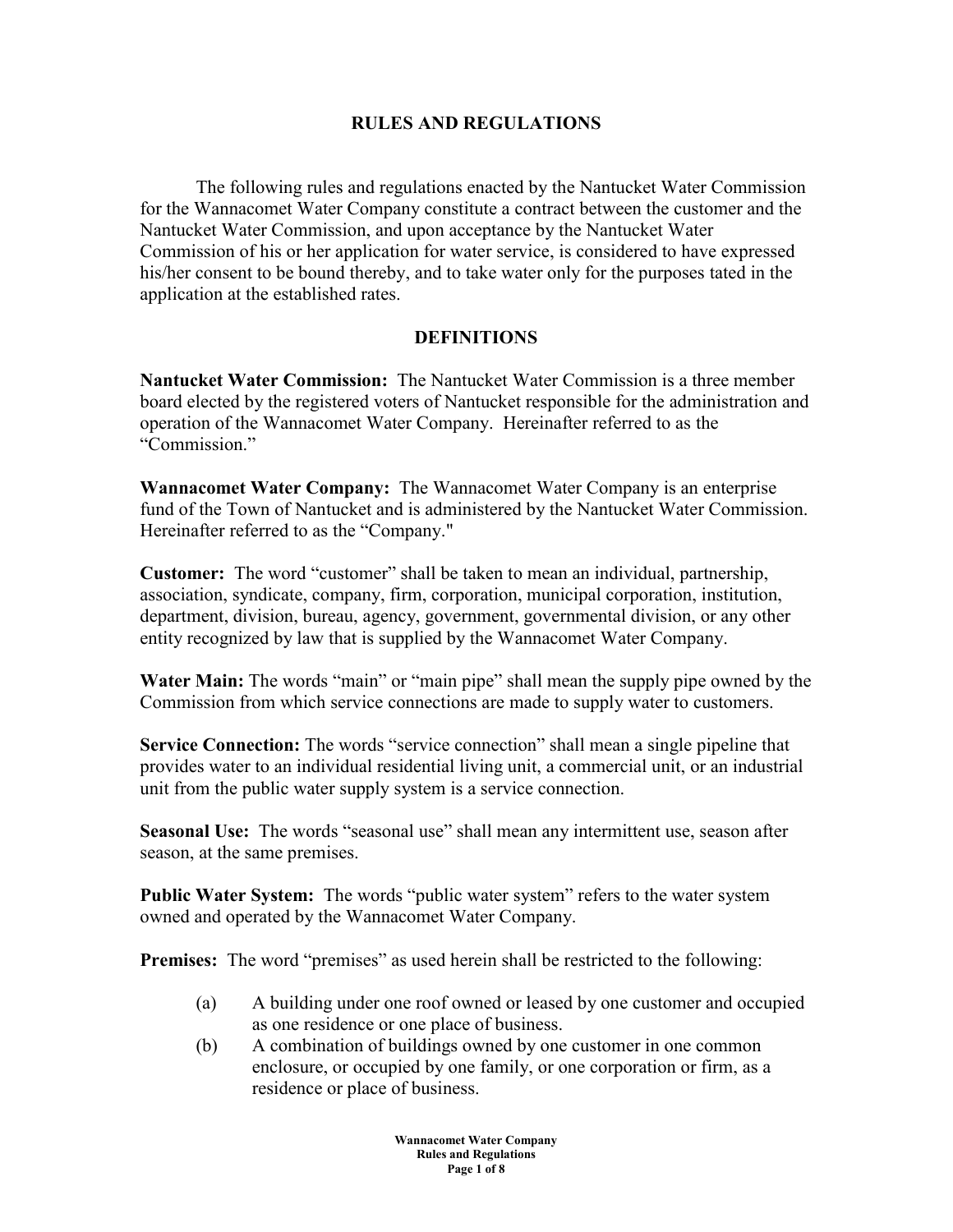- (c) Each unit of a multiple house or building separated by a solid vertical partition wall, occupied by one family or one firm, as a residence or place of business.
- (d) A building owned by one customer having a number of apartments, offices, or lofts that are rented to tenants, and using in common one hall and one or more means of entrance.

**Fire Service:** The words "fire service" shall mean a pipe dedicated to providing water to a fire suppression system.

# **APPLICATIONS FOR SERVICE**

- 1. No agreement will be entered into by the Company with any applicant until all arrears and charges due by the applicant at any premises now or heretofore occupied by him shall have been paid in full.
- 2. The accepted application by the Company shall constitute a contract between the Company and the applicant, obligating the applicant to pay to the Company its rates as established from time to time and to comply with these Rules and Regulations.
- 3. Applications for new service connections will be accepted subject to the availability of an existing main in a street or right-of-way abutting on the premises to be served. These Rules and Regulations in no way obligate the Company to extend its mains in order to provide service to premises under consideration.
- 4. When a prospective customer has made application for a new service or has applied for the reinstatement of an existing service, shall comply with the Plumbing Code requirements as set forth by the Commonwealth of Massachusetts and the Company will not be liable, in any case, for any accidents, breaks, or leakage arising in any way in connection with the supply of water or failure to supply same, or the freezing of water pipes or fixtures of the customer.

### **SERVICE CONNECTIONS**

1. The Company shall furnish, install, own and maintain all new service connections, provided the costs of excavation, backfill, and removal and replacement of paving, walks, curbs, etc., including the hiring of traffic control personnel, and obtaining the street opening permits necessarily incurred in respect to new services, shall be borne by the customer or other applicant for service. For replacement of services, the Company shall bear all costs. This property shall be maintained by the Company and may be removed or changed by it at any time.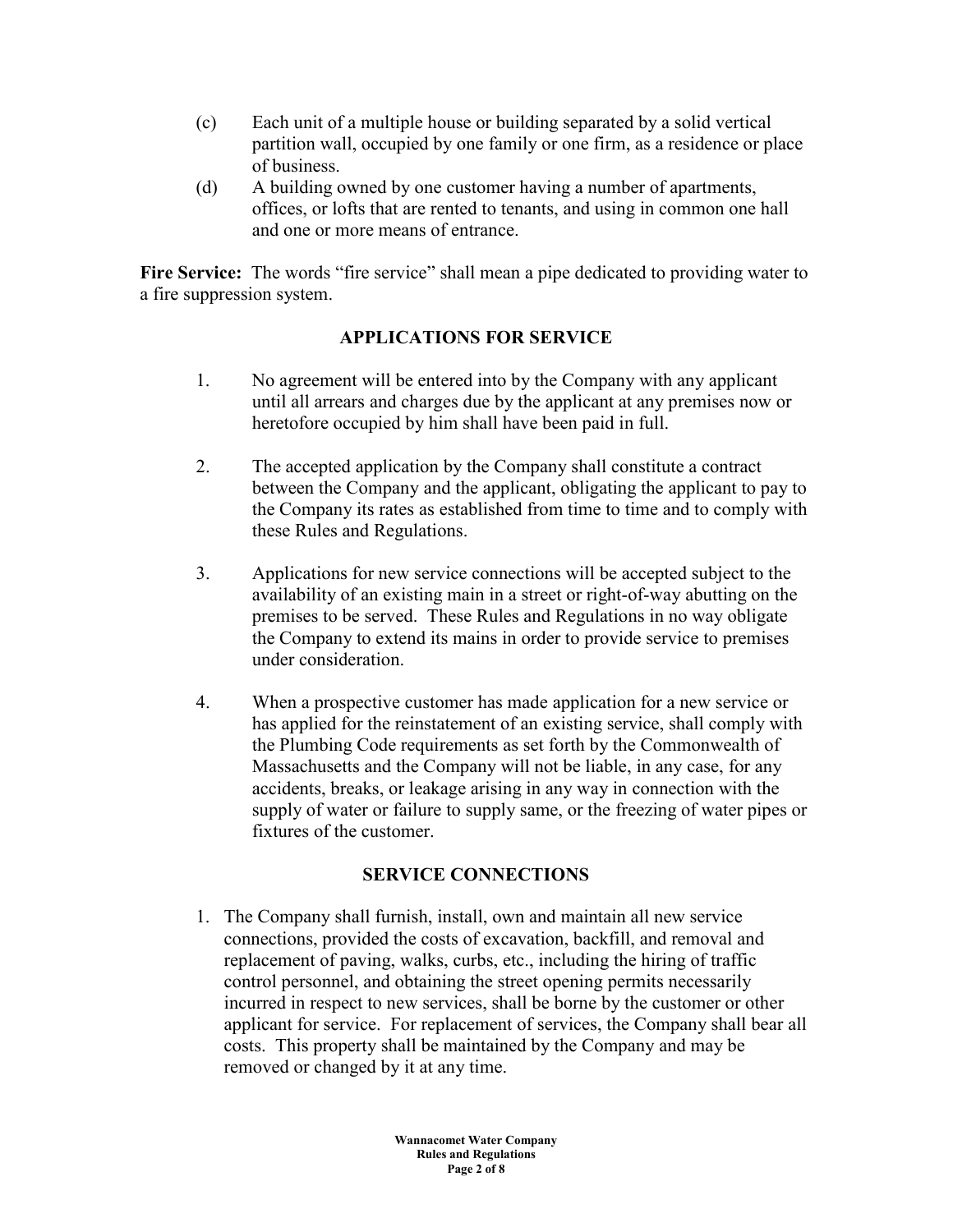- 2. Meter settings shall not be used by the customer or his agent for turning on or shutting off the water supply. The control of the water supply by the customer shall be by means of a separate stop, and waste, below freezing point, just outside the foundation. Meter settings are for the exclusive use of the Company.
- 3. The Company will furnish and install the following equipment: Corporation stop, service pipe to the property line, curb stop and curb box. All service pipes shall have a minimum cover of at least four and one-half  $(4 \frac{1}{2})$  feet. All service pipes shall not be less in size than one (1) inch inside diameter. On metered service the Company will furnish and set the meter in an underground meter vault, except that, if mutually agreed upon, the meter may be set in the basement.
- 4. The service pipe from the property line to the premises shall be installed at the expense of the customer. For this installation the customer shall employ a competent plumber or contractor, satisfactory to the Company to do the work. The minimum size and cover shall be the same as that used from main to property line. All services shall be "K" Grade Copper, or 200 PSI test Polyethylene. Nylon fittings are prohibited for underground use. Materials and method of construction shall be approved by the Company and if the service has not been installed in accordance with the Company's requirements, water service will not be turned on until defects have been remedied. The service pipes between the property line and the premises and all piping and fixtures on or in the premises of the customer shall be maintained by the customer and the work performed by a competent plumber in a manner satisfactory to the Company. Every service must be provided with a workable stop and waste cock located outside the building near the service entrance, easily acceptable and protected from freezing. All piping shall be so arranged as to permit draining whenever necessary. All necessary repairs shall be made from time to time by the customer as may be necessary to prevent leaks and damages. All customers having direct pressure hot water tanks must place proper vacuum and relief valves in the pipe system to prevent any damage to such tanks or other appliances are subjected to direct pressure except at the risk of the owner and occupants. Any such damage resulting from failure to comply with this rule must be borne exclusively by the customer.
- 5. No service pipes shall be laid in the same trench with gas pipe, sewer pipe, or any other facility of a public service company, nor within three feet of any open excavation or vault.
- 6. On future installations or re-installations of service lines, only one premise will be supplied through one service pipe. Where more than one premise is now supplied through one service pipe, and under the control of one curb cock, any violation of the rules of the Company by either or any of the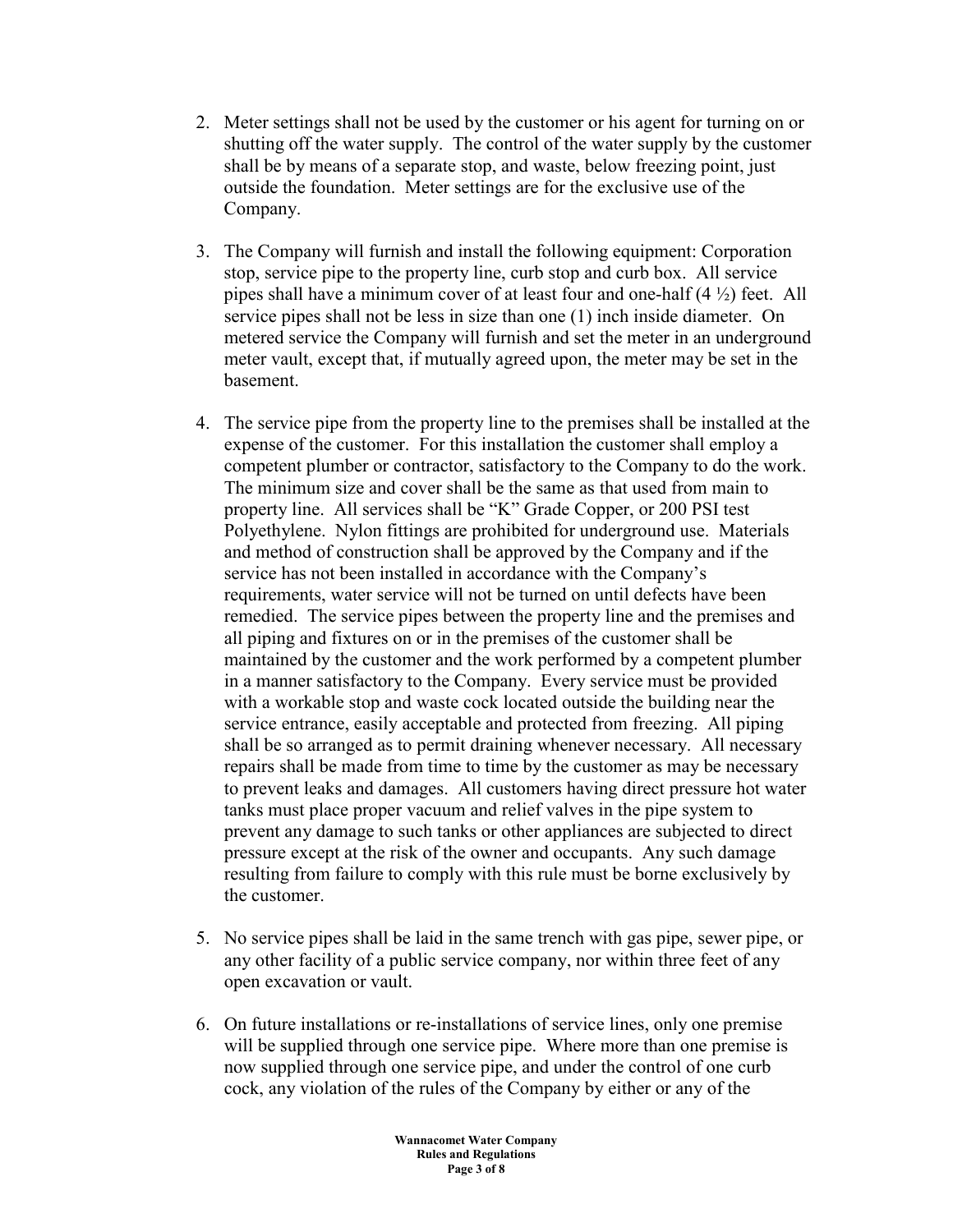customers so supplied shall be deemed a violation by all, and the Company may take such action as could be taken against a single customer, who is not in violation of the Company's rules, has been given a reasonable opportunity to attach his pipe to a separately controlled service connection.

- 7. Use of water is confined to the premises named in the contract. No customer shall supply any person not entitled to the use of water, nor shall the customer use it for any purpose not mentioned in his application. No person not entitled to the use of water shall obtain it from any hydrant, fountain, or other fixture of the Company without previous consent of the Company.
- 8. The Company shall in no event be responsible for maintenance of or for damage done by water escaping from the service pipe or any other pipe and fixtures on the outlet side of the meter; and the customer shall at all times comply with State and Municipal regulations in reference thereto and shall make any change thereon required on account of change of grade, relocation of mains or otherwise.

## **METERED SERVICE**

- 1. All customers shall be metered, and an individual meter shall be required for each premise and for each separate service connection.
- 2. All meters will be furnished by and remain the property of the Company, which reserves the right to stipulate the size, type and make of meter to be used, as well as the location of the setting.
- 3. The officers or agents of the Company shall have free access to all premises supplied with water, at all reasonable hours, to permit the inspection of plumbing and fixtures, to set, remove or read meters, to ascertain the amount of water used and manner of use, and to enforce these Rules and Regulations.
- 4. All meters shall be maintained by and at the expense of the Company insofar as ordinary wear and tear is concerned, but the customer will be held responsible for damages as a result of freezing, hot water, or other external causes. When such damage occurs, the Company will furnish and set another meter to replace the one frozen or otherwise damaged, and the cost of such repairs, shall be paid for by the customer.
- 5. The quantity recorded by the meter shall be taken to be the amount of water passing through the meter, which amount shall be accepted as conclusive by both the customer and the Company, except when the meter has been found to be registering inaccurately, or has ceased to register. In such cases, the quantity may be determined by the average registration of the meter in a corresponding past period when in order, or by the average registration of the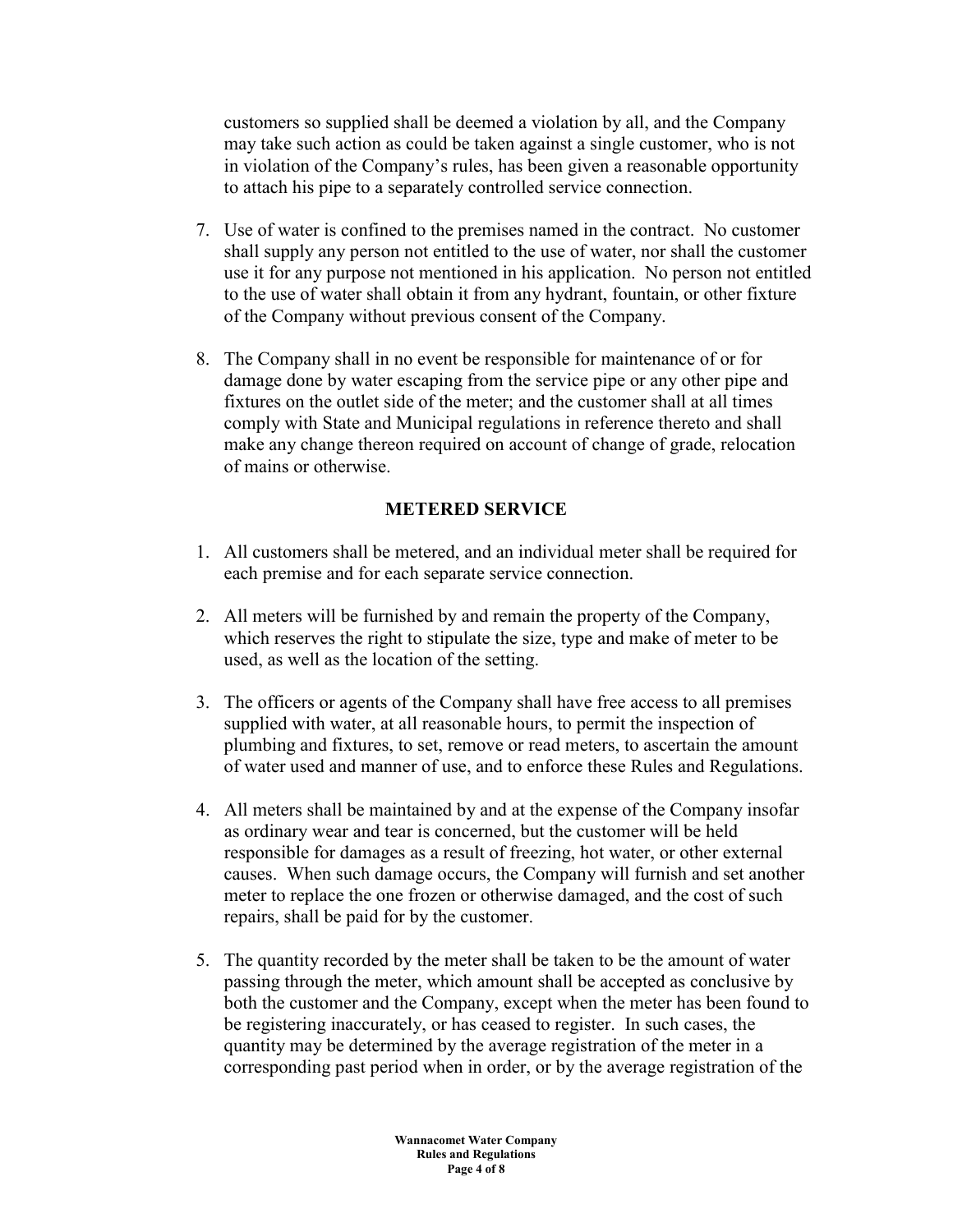new meter, whichever method is representative in the opinion of the Company of the conditions existing during the period in question.

- 6. The Company reserves the right to remove and to test any meter at any time and to substitute another meter in its place. In the case of a disputed account involving the question as to the accuracy of the meter, such meter will be tested by the Company upon request of the applicant. The fee for testing such meter shall be as determined by the most current schedule of rates and fees approved by the Commission. In the event that the meter so tested is found to have an error in registration in excess of 2% at any rate of flow within normal test flow limits, to the detriment of the customer, the fee advanced for testing will be refunded and the current bill rendered, based on the last reading of such meter, shall be corrected accordingly. This correction shall apply to both over and under-registration.
- 7. The customer shall permit no one, other than an agent of the Company or other person lawfully authorized to do so, to remove, inspect, or tamper with the meter or other property of the Company on his premises. The customer shall notify the Company as soon as it comes to his knowledge of any injury to or cessation in registration of the meter.

# **PAYMENT FOR SERVICE**

- 1. Metered Service Bills for the annual service charges will be rendered quarterly in advance. Bills for water consumed will be rendered in arrears monthly, quarterly, or annually at the option of the Company. Private Fire Service – Bills for private fire service will be rendered in advance on July 1 of each year. All bills for metered service and fire service are due and payable upon presentation.
- 2. All bills shall be payable upon receipt. However, no bill shall be considered "due" under applicable law or these Regulations in less than forty-five (45) days from receipt. No disputed portion of a bill which relates to the proper application of approved rates and charges, or the Company's compliance with these Regulations, shall be considered "due" during the pendency of any complaint, investigation, hearing or appeal under these Regulations.
- 3. Whenever the customer desires to have his service contract terminated or his water service discontinued, he shall notify the Company in writing. Until such notice is received by the Company, the customer shall be responsible for the payment for all service rendered by the Company, including charges for meter repairs caused by damages by hot water or freezing, or other external causes. A reasonable time after the receipt of such notice shall allow the Company to take a final reading of the meter or meters and to discontinue service.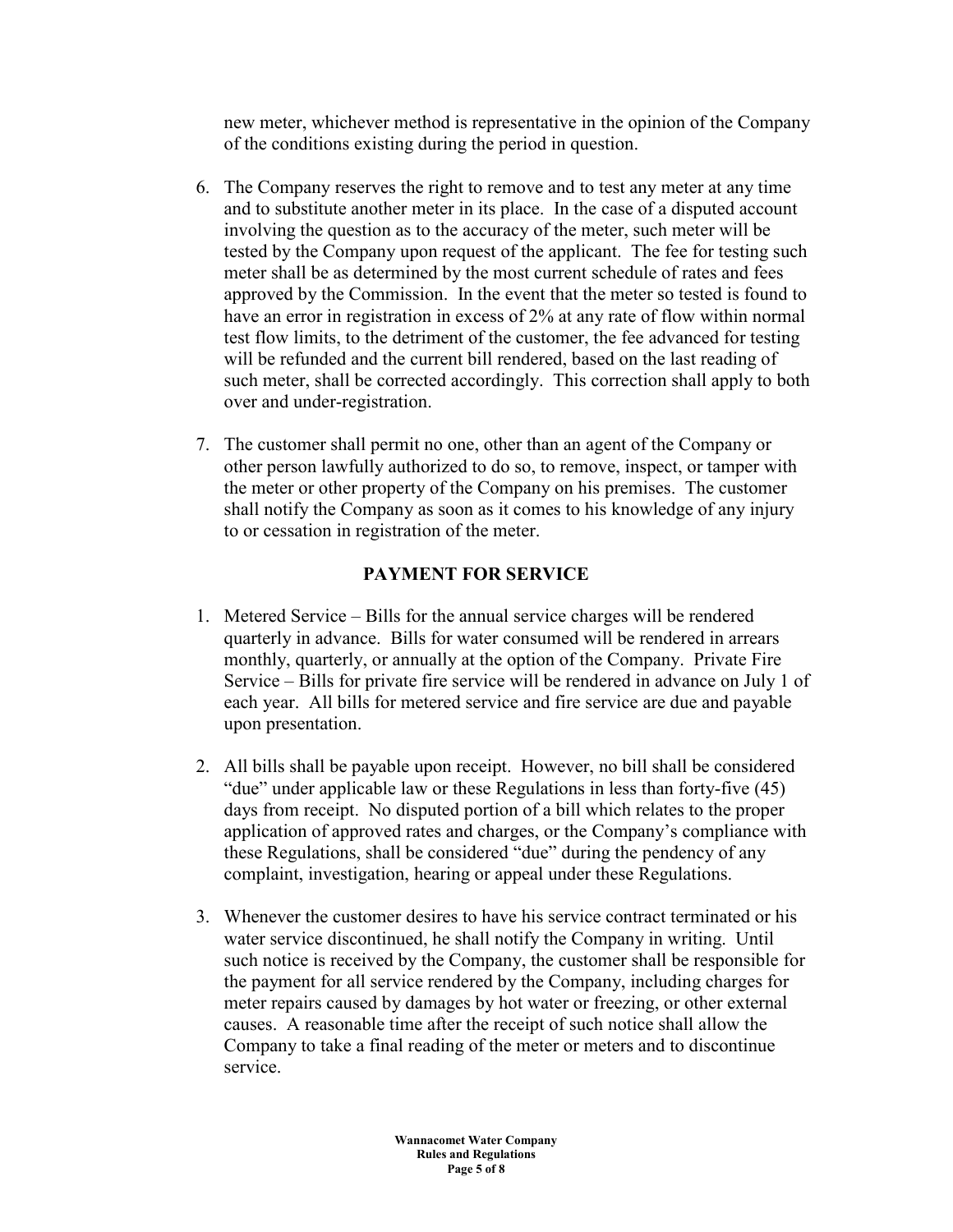4. The presentation or non-presentation of a bill shall not be held to be a waiver of the above rules.

## **GENERAL**

- 1. Service may be discontinued for any one of the following reasons:
	- a) Use of water for purposes other than described in the application.
	- b) Misrepresentation in application.
	- c) Willful waste of water.
	- d) Molesting Company property or seals on appliances.
	- e) For vacancy.
	- f) Non-payment of bills when due.
	- g) For cross-connecting the Company service pipe with any other supply source.
	- h) Refusal of reasonable access to property.
- 2. When water has been turned off from any premises for any of the above reasons, or for any other violation of the Company's rules, a charge will be made for restoring service. Said charge to be determined by the current schedule of rates and fees approved by the Commission. When water has been turned off at the customer's request for seasonal purposes, a turn/off fee will be charged and when a request is made for restoring service a turn/on fee will be charged. When a meter runs during a request to turn on service the Company will turn it back off until the Company has been notified that there is no problem with the service. A service charge will be applied for each time the utility tech returns to the property Said fees to be determined by the current schedule of rates and fees approved by the Commission.
- 3. In case of vacancy of a customer's premise, the customer must notify the Company in writing of such vacancy and upon his failure to do so, he will become responsible for any damage to the property of the Company and/or the property of the customer arising from such failure.
- 4. In the interest of public health the Company will not permit its mains or services to be connected on any premises with any service pipe or piping which is connected with any other source of supply. Nor will the Company permit, its mains or service pipes to be connected in any way to any piping, tank, vat or other apparatus which contains liquids, chemicals, or any other matter which may flow back into the Company's service pipe or mains, and consequently endanger the water supply.
- 5. Applicants desiring private fire service should consult with the Company as to the availability of such service. If suitable means are available, the Company will provide service at the property line as in the case of other water service. The Company will endeavor to maintain the efficiency of its service under all conditions, but the Company in no manner guarantees to furnish proper quantities of water through the fire service connection, nor does it guarantee anything relative to such service. Services supplying fire hydrants, fire plugs,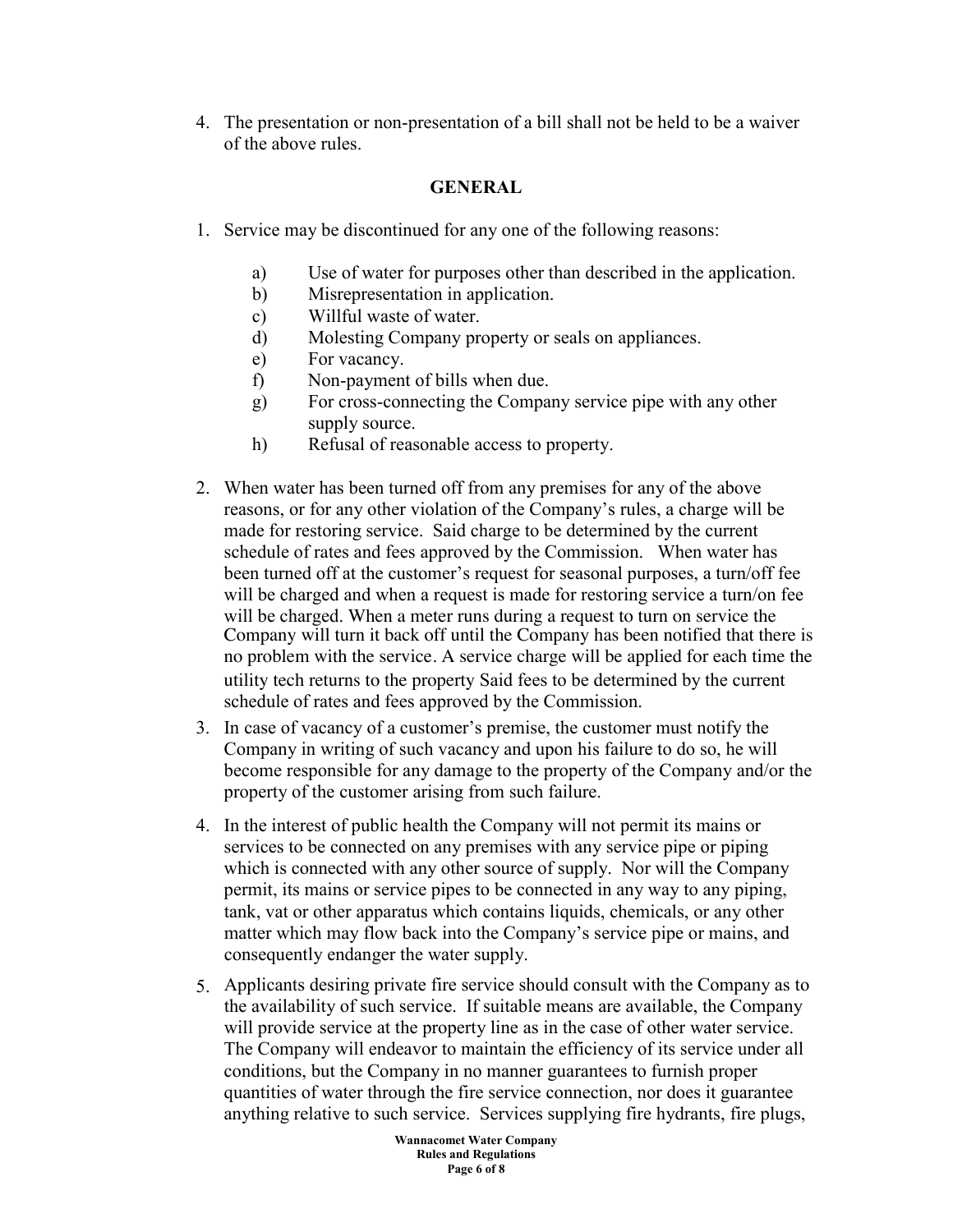sprinklers, or any other appliances used for fire service shall not be used for supplying water for any other service, except under special or unusual circumstances as determined by the Company. All fire sprinkler services will have a post indicator valve. There will be no exceptions.

- 6. The Company shall have the right to cut off the water supply to make repairs, changes or connections to its mains and other equipment. It will use reasonable effort to notify the customer in advance of such discontinuance of service, but it will not be liable for any damage or inconvenience suffered by the customer because of such discontinuance of service, or because of failure to notify the customer in advance of its intention to discontinue service.
- 7. The Company shall not be liable for any damage or inconvenience suffered by the customer as a result of interruption of service, quantity of supply, inadequate or changing pressure, quality of water or any cause beyond its control.
- 8. The Company shall have the right to reserve a sufficient supply of water at all times in its reservoirs to provide for fire or any other emergencies, and may restrict or regulate the quantity of water used by its customers in case of scarcity, or whenever the public welfare may require it.
- 9. Water from fire hydrants or other fire systems shall be used only for fire protection purposes, except that water from public fire hydrants may be used, in a reasonable amount and at such times as the Company may permit, for the purpose of testing the hydrants and fire fighting apparatus. Such tests to be conducted only by the properly authorized agents, or employees of the Town of Nantucket, and after the consent of the Company has been obtained. No pumps will be permitted to be connected with the water pipes so as to draw water directly from main or service pipe, except for fire purposes, without specific permission from the Company.
- 10. Fire hydrant locations shall be clearly marked and maintained so that each hydrant location is visible and accessible at all times. Each hydrant shall be marked to provide pumper operators with an indication of available flow.
- 11. The Town of Nantucket and the Fire Department shall use the fire hydrants with reasonable care and will compensate the Water Company for any injury which may result from any carelessness or negligence on the part of any officer, servant or agent of the Town, or any member of a Fire Department using the same.
- 12. No customers, unless specially authorized to do so, shall open or close any of the Company's stop cocks or valves in any public or private line.